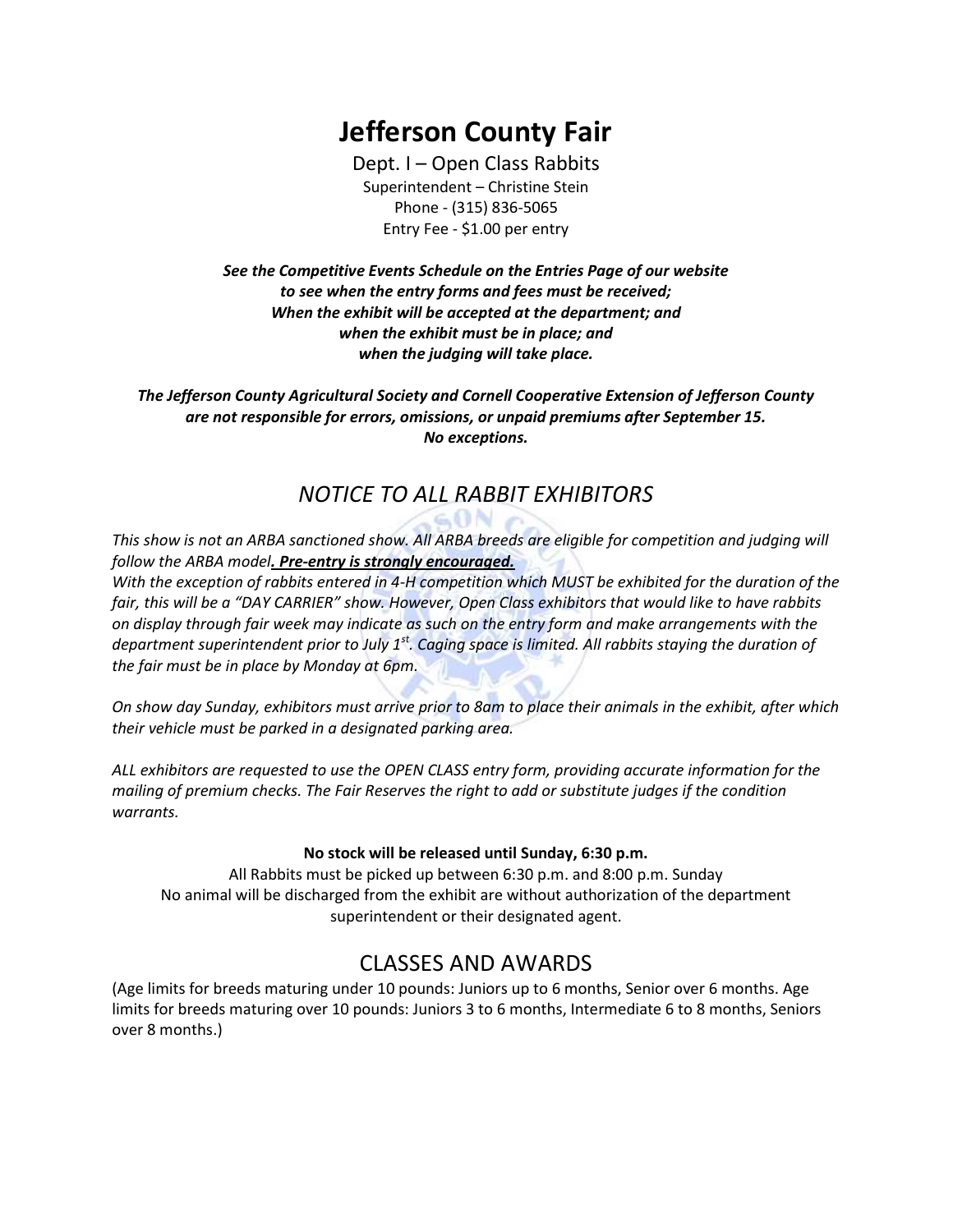#### PREMIUM AWARDS OFFERED

| 1st    | 2nd    | 3rd    | 4th    | 5th   |
|--------|--------|--------|--------|-------|
| \$3.00 | \$2.50 | \$1.50 | \$1.00 | \$.50 |

### SPECIAL AWARDS OFFERED

Best of Breed – \$2.00 Best of Opposite Sex – \$1.00 GRAND CHAMPION RABBIT: Trophy from Jefferson County Agricultural Society RESERVE GRAND CHAMPION RABBIT: Rosette from the Jefferson County Agricultural Society

## SECTION 1 - OPEN CLASS

|                           | Sr.            | Sr.            | <b>Buck</b>             | Doe     | Jr.         | Jr. |
|---------------------------|----------------|----------------|-------------------------|---------|-------------|-----|
| <b>Variety</b>            | <b>Buck</b>    | Doe            | $6-8mo$                 | $6-8mo$ | <b>Buck</b> | Doe |
| American Blue             | $\mathbf{1}$   | $\overline{2}$ | $\overline{\mathbf{3}}$ | 3       | 5           | 6   |
| American White            | $\overline{7}$ | 8              | $\overline{9}$          | 10      | 11          | 12  |
| Angora, Giant White       | 13             | 14             | 15                      | 16      | 17          | 18  |
| Beveran, Black            | 19             | 20             | 21                      | 22      | 23          | 24  |
| Beveran, Blue             | 25             | 26             | 27                      | 28      | 29          | 30  |
| Beveran, White            | 31             | 32             | 33                      | 34      | 35          | 36  |
| Californian               | 37             | 38             | 39                      | 40      | 41          | 42  |
| Champagne D'Argent        | 43             | 44             | 45                      | 46      | 47          | 48  |
| Checkered Giant, Black    | 48             | 50             | 51                      | 52      | 53          | 54  |
| Checkered Giant, Blue     | 55             | 56             | 57                      | 58      | 59          | 60  |
| Chinchilla, American      | 61             | 62             | 63                      | 64      | 65          | 66  |
| Chinchilla, Giant         | 67             | 68             | 69                      | 70      | 71          | 72  |
| Cinnamon                  | 73             | 74             | 75                      | 76      | 77          | 78  |
| Creme D'Argent            | 79             | 80             | 81                      | 82      | 83          | 84  |
| Flemish Giant, Black      | 85             | 86             | 87                      | 88      | 89          | 90  |
| Flemish Giant, Blue       | 91             | 92             | 93                      | 94      | 95          | 96  |
| Flemish Giant, Fawn       | 97             | 98             | 99                      | 100     | 101         | 102 |
| Flemish Giant, Light Gray | 103            | 104            | 105                     | 106     | 107         | 108 |
| Flemish Giant, Sandy      | 109            | 110            | 111                     | 112     | 113         | 114 |
| Flemish Giant, Steel Gray | 115            | 116            | 117                     | 118     | 119         | 120 |
| Flemish Giant, White      | 121            | 122            | 123                     | 124     | 125         | 126 |
| Hotot                     | 127            | 128            | 129                     | 130     | 131         | 132 |
| Lop, English, Broken      | 133            | 134            | 135                     | 136     | 137         | 138 |
| Lop, English, Solid       | 139            | 140            | 141                     | 142     | 143         | 144 |
| Lop, French, Broken       | 145            | 146            | 147                     | 148     | 149         | 150 |
| Lop, French, Solid        | 151            | 152            | 153                     | 154     | 155         | 156 |
| New Zealand, Black        | 157            | 158            | 159                     | 160     | 161         | 162 |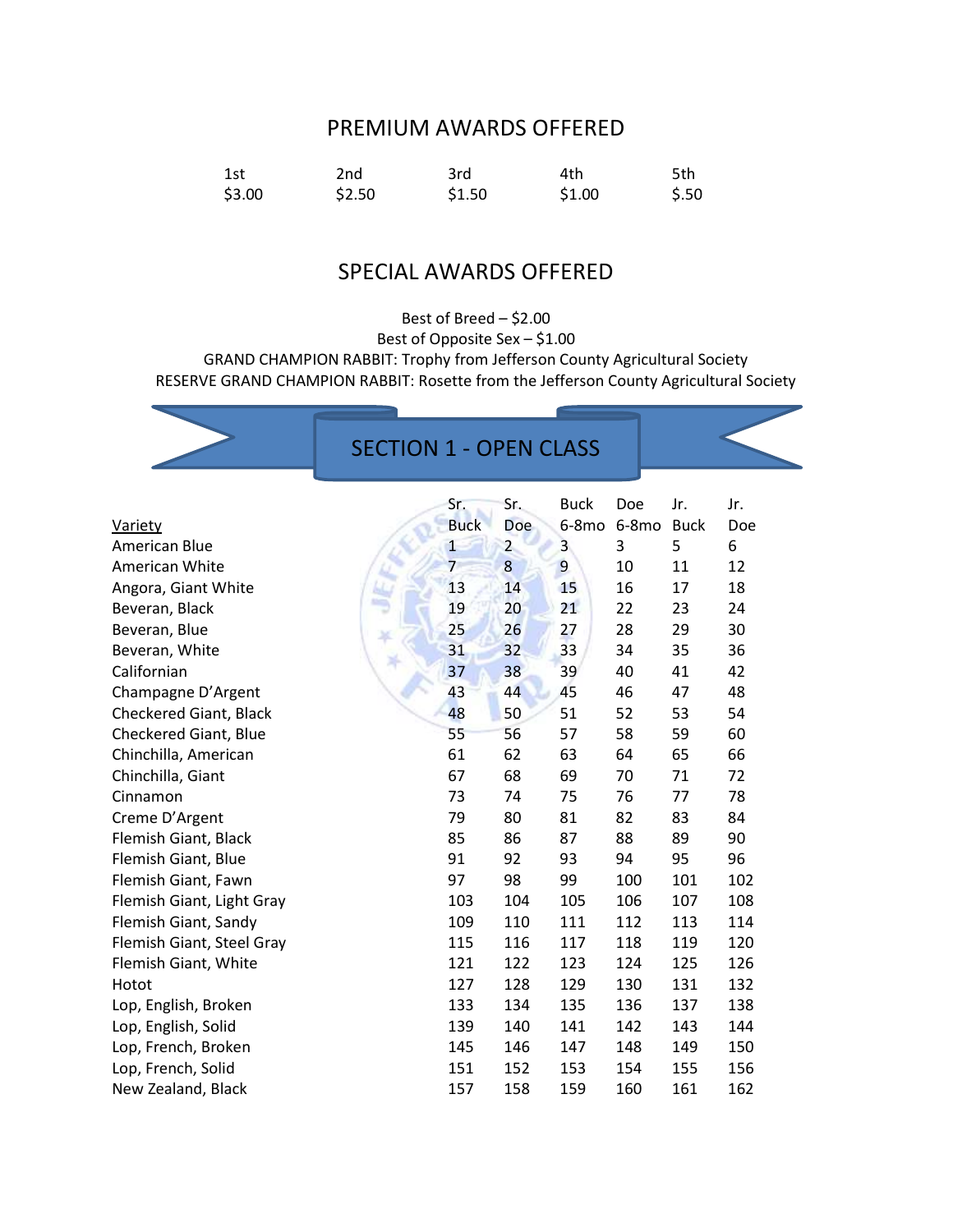| New Zealand, Red   | 163 | 164 | 165 | 166 | 167 | 168 |
|--------------------|-----|-----|-----|-----|-----|-----|
| New Zealand, White | 169 | 170 | 171 | 172 | 173 | 174 |
| Palomino, Golden   | 175 | 176 | 177 | 178 | 179 | 180 |
| Palomino, Lynx     | 181 | 182 | 183 | 184 | 185 | 186 |
| Satin, Black       | 187 | 188 | 189 | 190 | 191 | 192 |
| Satin, Blue        | 193 | 194 | 195 | 196 | 197 | 198 |
| Satin, California  | 199 | 200 | 201 | 202 | 203 | 204 |
| Satin, Chinchilla  | 205 | 206 | 207 | 208 | 209 | 210 |
| Satin, Chocolate   | 211 | 212 | 213 | 214 | 215 | 216 |
| Satin, Copper      | 217 | 218 | 219 | 220 | 221 | 222 |
| Satin, Red         | 223 | 224 | 225 | 226 | 227 | 228 |
| Satin, Siamese     | 229 | 230 | 231 | 232 | 233 | 234 |
| Satin, White       | 235 | 236 | 237 | 238 | 239 | 240 |
| Satin, Broken      | 241 | 242 | 243 | 244 | 245 | 246 |
| Silver Fox, Black  | 247 | 248 | 249 | 250 | 251 | 252 |
| Silver Fox, Blue   | 253 | 254 | 255 | 256 | 257 | 258 |

|                            | Sr.         | Sr. | Jr.         | Jr. |
|----------------------------|-------------|-----|-------------|-----|
| <b>Variety</b>             | <b>Buck</b> | Doe | <b>Buck</b> | Doe |
| American Fuzzy Lop, Broken | 259         | 260 | 261         | 262 |
| American Fuzzy Lop, Solid  | 263         | 264 | 265         | 266 |
| American Sable             | 267         | 268 | 269         | 270 |
| Agora English, White       | 271         | 272 | 273         | 274 |
| Agora English, Colored     | 275         | 276 | 277         | 278 |
| Angora French, White       | 279         | 280 | 281         | 282 |
| Angora French, Colored     | 283         | 284 | 285         | 286 |
| Angora Satin, White        | 287         | 288 | 289         | 290 |
| Angora Satin, Colored      | 291         | 292 | 293         | 294 |
| Begian Hare                | 295         | 296 | 297         | 298 |
| <b>Britannia Petite</b>    | 299         | 300 | 301         | 302 |
| Chinchilla, Standard       | 303         | 304 | 305         | 306 |
| Dutch, Black               | 307         | 308 | 309         | 310 |
| Dutch, Blue                | 311         | 312 | 313         | 314 |
| Dutch, Chocolate           | 315         | 316 | 317         | 318 |
| Dutch, Gray                | 319         | 320 | 321         | 322 |
| Dutch, Steel               | 323         | 324 | 325         | 326 |
| Dutch, Tortoise            | 327         | 328 | 329         | 330 |
| Dwarf, Hotot               | 331         | 332 | 333         | 334 |
| English Spot, Black        | 335         | 336 | 337         | 338 |
| English Spot, Blue         | 339         | 340 | 341         | 342 |
| English Spot, Chocolate    | 343         | 344 | 345         | 346 |
| English Spot, Gold         | 347         | 348 | 349         | 350 |
| English Spot, Gray         | 351         | 352 | 353         | 354 |
| English Spot, Lilac        | 355         | 356 | 357         | 358 |
| English Spot, Tortoise     | 359         | 360 | 361         | 362 |
| Florida White              | 363         | 364 | 365         | 366 |
| Harlequin Japanese, Black  | 367         | 368 | 369         | 370 |
| Harlequin Japanese, Blue   | 371         | 372 | 373         | 374 |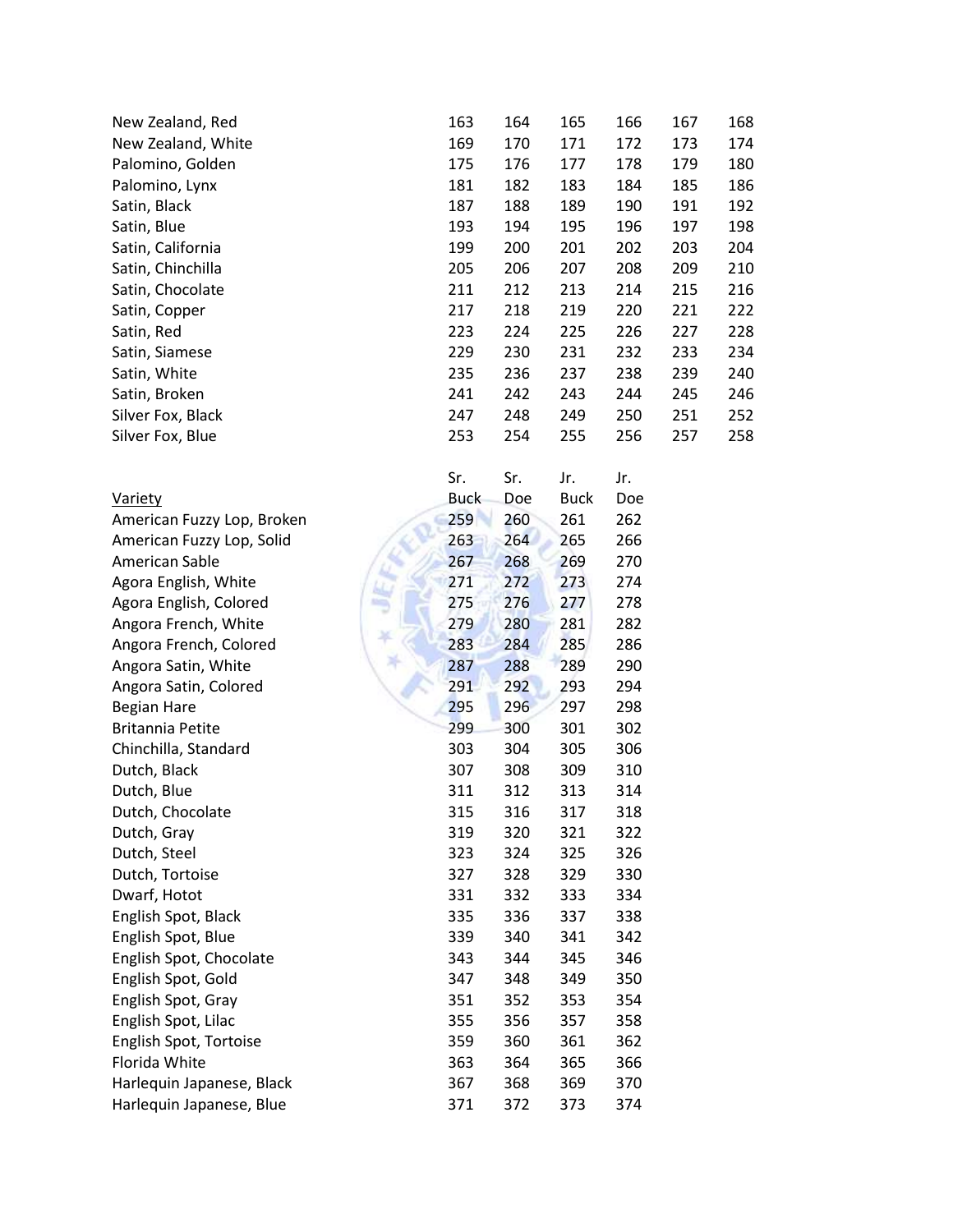| Harlequin Japanese, Chocolate     | 375 | 376 | 377 | 378        |
|-----------------------------------|-----|-----|-----|------------|
| Harlequin Japanese, Lilac         | 379 | 380 | 381 | 382        |
| Harlequin Magpie, Black           | 383 | 384 | 385 | 386        |
| Harlequin Magpie, Blue            | 387 | 388 | 389 | 390        |
| Harlequin Magpie, Chocolate       | 391 | 392 | 393 | 394        |
| Harlequin Magpie, Lilac           | 395 | 396 | 397 | 398        |
| Havana Black                      | 399 | 400 | 401 | 402        |
| Havana Blue                       | 403 | 404 | 405 | 406        |
| Havana Chocolate                  | 407 | 408 | 409 | 410        |
| Himalayan Black                   | 411 | 412 | 413 | 414        |
| Himalayan Blue                    | 415 | 416 | 417 | 418        |
| Jersey Wooly, Agouti              | 419 | 420 | 421 | 422        |
| Jersey Wooly, Pointed White       | 423 | 424 | 425 | 426        |
| Jersey Wooly, Self                | 427 | 428 | 429 | 430        |
| Jersey Wooly, Shaded              | 431 | 432 | 433 | 434        |
| Jersey Wooly, Tan Pattern         | 435 | 436 | 437 | 438        |
| Lilac                             | 439 | 440 | 441 | 442        |
| Lop, Holland, Broken              | 443 | 444 | 445 | 446        |
| Lop, Holland, Solid               | 447 | 448 | 449 | 450        |
| Lop, Mini, Broken                 | 451 | 452 | 453 | 454        |
| Lop Mini, Solid                   | 455 | 456 | 457 | 458        |
| Mini Rex, Blue                    | 459 | 460 | 461 | 462        |
| Mini Rex, California              | 463 | 464 | 465 | 466        |
| Mini Rex, Castor                  | 467 | 468 | 469 | 470        |
| Mini Rex, Chinchilla              | 471 | 472 | 473 | 474        |
| Mini Rex, Lynx                    | 475 | 476 | 477 | 478        |
| Mini Rex, Opal                    | 479 | 480 | 481 | 482        |
| Mini Rex, Red                     | 483 | 484 | 485 | 486        |
| Mini Rex, Seal                    | 487 | 488 | 489 | 490        |
| Mini Rex, Tortoise                | 491 | 492 | 493 | 494        |
| Mini Rex, White                   | 495 | 496 | 497 | 498        |
| Mini Rex, Broken                  | 499 | 500 | 501 | 502        |
| Netherland Dwarf, Black           | 503 | 504 | 505 | 506        |
| Netherland Dwarf, Blue            | 507 | 508 | 509 | 510        |
| Netherland Dwarf, Chocolate       | 511 | 512 | 513 | 514        |
| Netherland Dwarf, Lilac           | 515 | 516 | 517 | 518        |
| Netherland Dwarf, Blue-Eyed White | 519 | 520 | 521 | 522        |
| Netherland Dwarf, Ruby-Eyed White | 523 | 524 | 525 | 526        |
| Netherland Dwarf, Sable Point     | 527 | 528 | 529 | 530        |
| Netherland Dwarf, Siamese Sable   | 531 | 532 | 533 | 534        |
| Netherland Dwarf, Siamese Smoke   | 535 | 536 | 537 | 538        |
| Netherland Dwarf, Chestnut        | 539 | 540 | 541 | 542        |
| Netherland Dwarf, Chinchilla      | 543 | 544 | 545 | 546        |
| Netherland Dwarf, Lynx            | 547 | 548 | 549 | 550        |
| Netherland Dwarf, Opal            | 551 | 552 | 553 | 554        |
| Netherland Dwarf, Squirrel        | 555 | 556 | 557 | 558        |
| Netherland Dwarf, Otter           | 559 | 560 | 561 |            |
| Netherland Dwarf, Sable Marten    | 563 | 564 | 565 | 562<br>566 |
|                                   |     |     |     |            |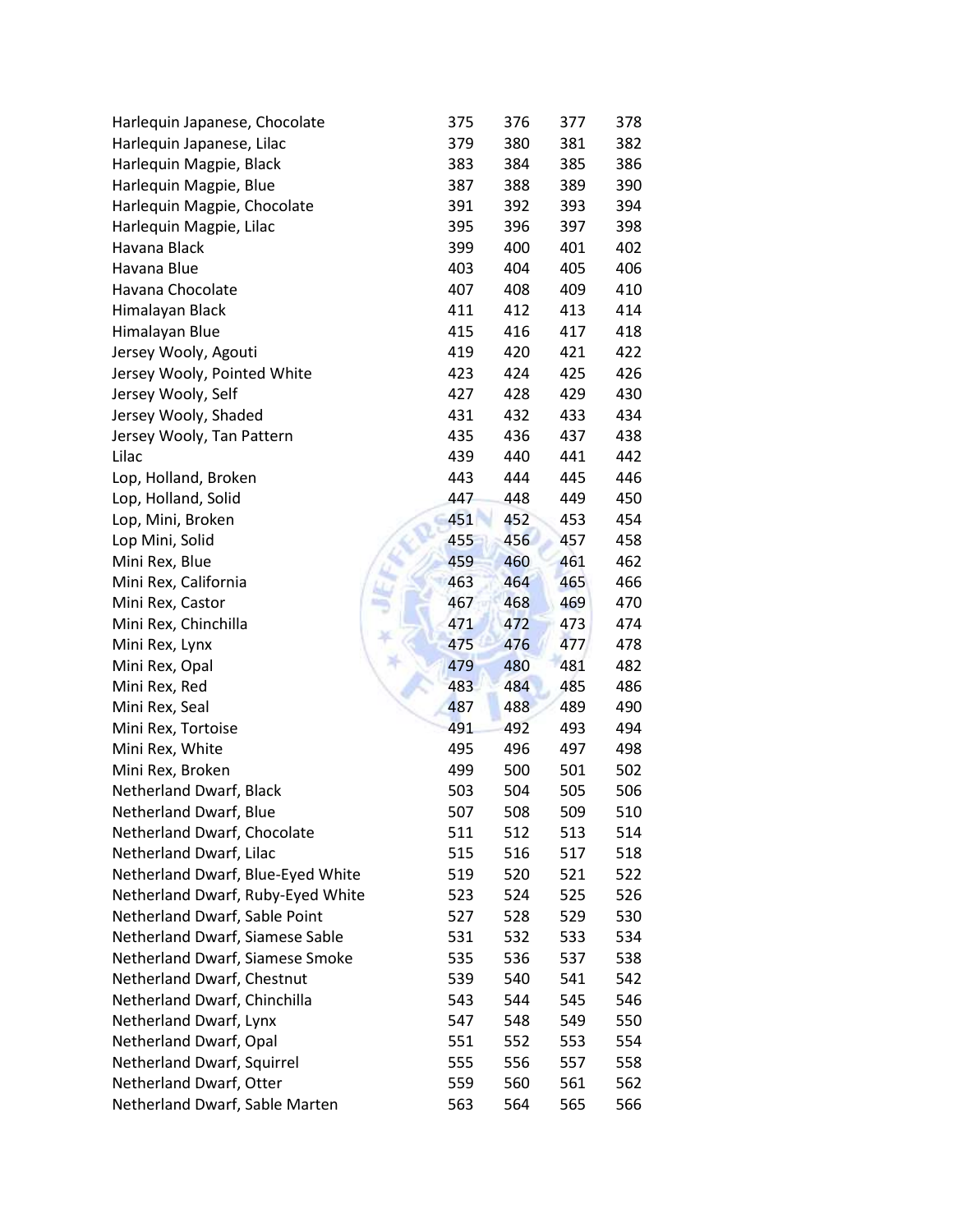| Netherland Dwarf, Silver Marten      | 567 | 568 | 569 | 570 |
|--------------------------------------|-----|-----|-----|-----|
| Netherland Dwarf, Smoke Pearl Marten | 571 | 572 | 573 | 574 |
| Netherland Dwarf, Tan                | 575 | 576 | 577 | 578 |
| Netherland Dwarf, Fawn               | 579 | 580 | 581 | 582 |
| Netherland Dwarf, Himalayan          | 583 | 584 | 585 | 586 |
| Netherland Dwarf, Orange             | 587 | 588 | 589 | 590 |
| Netherland Dwarf, Steel              | 591 | 592 | 593 | 594 |
| Netherland Dwarf, Tortoise Shell     | 595 | 596 | 597 | 598 |
| <b>Polish Black</b>                  | 599 | 600 | 601 | 602 |
| Polish Blue                          | 603 | 604 | 605 | 606 |
| Polish Chocolate                     | 607 | 608 | 609 | 610 |
| Polish, Blue-Eyed White              | 611 | 612 | 613 | 614 |
| Polish, Ruby-Eyed White              | 615 | 616 | 617 | 618 |
| <b>Rex Black</b>                     | 619 | 620 | 621 | 622 |
| Rex Black, Otter                     | 623 | 624 | 625 | 626 |
| <b>Rex Blue</b>                      | 627 | 628 | 629 | 630 |
| Rex Californian                      | 631 | 632 | 633 | 634 |
| <b>Rex Castor</b>                    | 635 | 636 | 637 | 638 |
| Rex Chinchilla                       | 639 | 640 | 641 | 642 |
| <b>Rex Chocolate</b>                 | 643 | 644 | 645 | 646 |
| <b>Rex Lilac</b>                     | 647 | 648 | 649 | 650 |
| Rex Lynx                             | 651 | 652 | 653 | 654 |
| <b>Rex Opal</b>                      | 655 | 656 | 657 | 658 |
| <b>Rex Red</b>                       | 659 | 660 | 661 | 662 |
| <b>Rex Sable</b>                     | 663 | 664 | 665 | 666 |
| <b>Rex Seal</b>                      | 667 | 668 | 669 | 670 |
| <b>Rex White</b>                     | 671 | 672 | 673 | 674 |
| <b>Rex Broken</b>                    | 675 | 676 | 677 | 678 |
| Rhinelander                          | 679 | 680 | 681 | 682 |
| Silver, Black                        | 683 | 684 | 685 | 686 |
| Silver, Brown                        | 687 | 688 | 689 | 690 |
| Silver, Fawn                         | 691 | 692 | 693 | 694 |
| Silver Marten, Black                 | 695 | 696 | 697 | 698 |
| Silver Marten, Blue                  | 699 | 700 | 701 | 702 |
| Silver Marten, Chocolate             | 703 | 704 | 705 | 706 |
| Silver Marten, Sable                 | 707 | 708 | 709 | 710 |
| Tan, Black                           | 711 | 712 | 713 | 714 |
| Tan, Blue                            | 715 | 716 | 717 | 718 |
| Tan, Chocolate                       | 719 | 720 | 721 | 722 |
| Tan, Lilac                           | 723 | 724 | 725 | 726 |
| Lionhead                             | 727 | 728 | 729 | 730 |
| All Other Varieties                  | 731 | 732 | 733 | 734 |